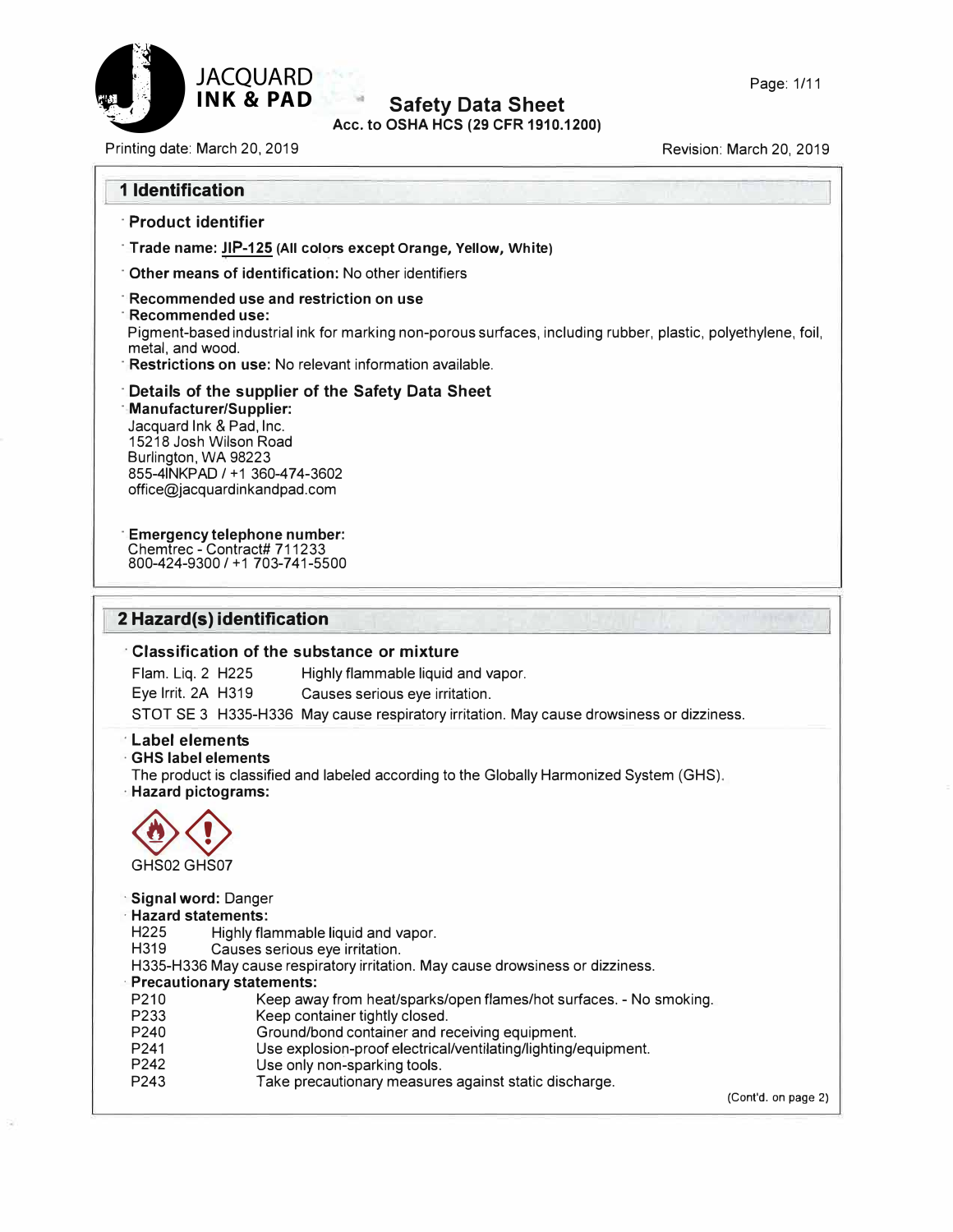

Page: 2/11

# **Safety Data Sheet**

**Acc. to OSHA HCS (29 CFR 1910.1200)** 

Printing date: March 20, 2019 Revision: March 20, 2019

### **Trade name: JIP-125 (All colors except Orange, Yellow, White)**

|                  | (Cont'd. of page 1)                                                                                                                                     |
|------------------|---------------------------------------------------------------------------------------------------------------------------------------------------------|
| P <sub>261</sub> | Avoid breathing mist, vapors, or spray.                                                                                                                 |
| P <sub>264</sub> | Wash thoroughly after handling.                                                                                                                         |
| P <sub>271</sub> | Use only outdoors or in a well-ventilated area.                                                                                                         |
| P280             | Wear eye protection.                                                                                                                                    |
|                  | P303+P361+P353 If on skin (or hair): Take off immediately all contaminated clothing. Rinse skin with<br>water/shower.                                   |
| P304+P340        | IF INHALED: Remove person to fresh air and keep comfortable for breathing.                                                                              |
|                  | P305+P351+P338 IF IN EYES: Rinse cautiously with water for several minutes. Remove contact lenses, if<br>present and easy to do. Continue rinsing. P312 |
|                  | Call a poison center/doctor if you feel unwell. P337+P313<br>If eve                                                                                     |
|                  | irritation persists: Get medical advice/attention.                                                                                                      |
| P370+P378        | In case of fire: Use foam, powder, or carbon dioxide for extinction.                                                                                    |
| P403+P235        | Store in a well-ventilated place. Keep cool.                                                                                                            |
| P405             | Store locked up.                                                                                                                                        |
| P <sub>501</sub> | Dispose of contents/container in accordance with local/regional/national/international<br>regulations.                                                  |
|                  |                                                                                                                                                         |

· **Other hazards** There are no other hazards not otherwise classified that have been identified.

### **3 Composition/information on ingredients**

### **· Chemical characterization: Mixtures**

|  | · Components: |  |
|--|---------------|--|
|--|---------------|--|

| 107-98-2 1-methoxy-2-propanol           | ◈ Flam. Liq. 3, H226<br>☆ STOT SE 3, H336                        | 20-40% |
|-----------------------------------------|------------------------------------------------------------------|--------|
| 64-17-5 Ethanol                         | ◈ Flam. Liq. 2, H225<br>  <sub>①</sub> Eye Irrit. 2A, H319       | 20-40% |
| 123-42-2 4-hydroxy-4-methylpentan-2-one | ◈ Flam. Liq. 3, H226<br>  尒 Eye Irrit. 2A, H319; STOT SE 3, H335 | 20-40% |

### **· Additional information:**

For the listed ingredient(s), the identity and/or exact percentage(s) are being withheld as a trade secret. For the wording of the listed Hazard Statements, refer to section 16.

### **4 First-aid measures**

### · **Description of first aid measures**

**· After inhalation:**

Supply fresh air; consult doctor in case of complaints.

- Provide oxygen treatment if affected person has difficulty breathing.
- **· After skin contact:**
- Clean with water and soap.

If skin irritation is experienced, consult a doctor.

- **· After eye contact:**
- Remove contact lenses if worn.

Rinse opened eye for several minutes under running water. If symptoms persist, consult a doctor.

**· After swallowing:**

Rinse out mouth and then drink plenty of water.

Do not induce vomiting; immediately call for medical help.

(Cont'd. on page 3)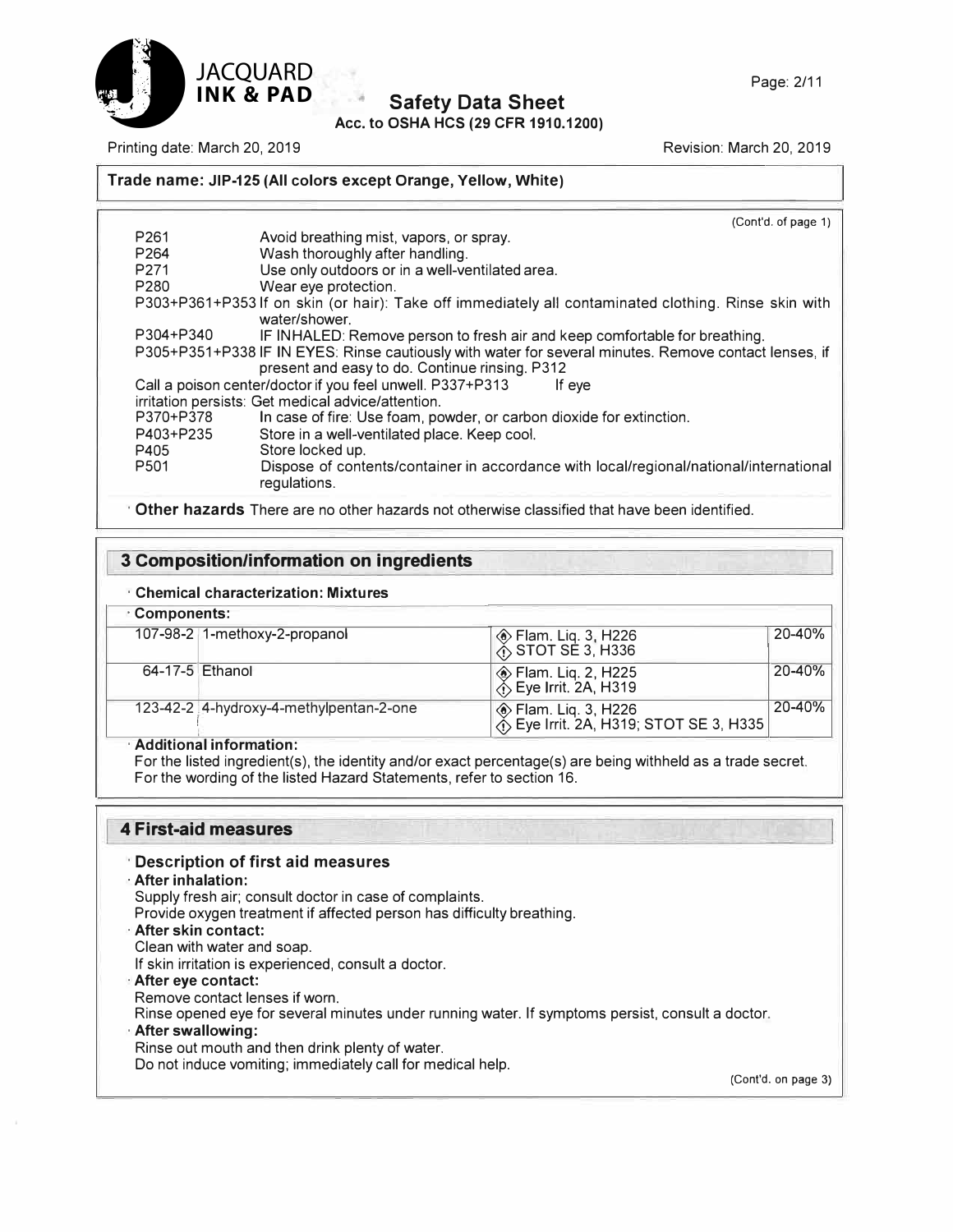

**Acc. to OSHA HCS (29 CFR 1910.1200)** 

Printing date: March 20, 2019

Revision: March 20, 2019

### **Trade name: JIP-125 (All colors except Orange, Yellow, White)**

(Cont'd. of page 2)

A person vomiting while lying on their back should be turned onto their side. **· Most important symptoms and effects, both acute and delayed:** Coughing, dizziness, if inhaled. Breathing difficulty Causes eye irritation. May cause gastro-intestinal irritation if ingested. Nausea in case of ingestion. May cause respiratory irritation.

**· Indication of any immediate medical attention and special treatment needed:** Treat symptomatically.

### **5 Fire-fighting measures**

**· Extinguishing media · Suitable extinguishing agents:** Carbon dioxide

Fire-extinguishing powder Foam Gaseous extinguishing agents

Water fog *I* haze

**· For safety reasons unsuitable extinguishing agents:** Water stream.

**· Special hazards arising from the substance or mixture** Highly flammable liquid and vapor.

Formation of toxic gases is possible during heating or in case of fire.

### **· Advice for firefighters**

**· Protective equipment:** Wear self-contained respiratory protective device. Do not inhale explosion gases or combustion gases. Wear fully protective suit.

**· Additional information:** Eliminate all ignition sources if safe to do so. Cool endangered containers with water fog.

### **6 Accidental release measures**

**· Personal precautions, protective equipment and emergency procedures** Ensure adequate ventilation. Use personal protective equipment as required. For large spills, use respiratory protective device against the effects of fumes/dust/aerosol. Keep away from ignition sources. Protect from heat. **· Environmental precautions** Avoid release to the environment. **· Methods and material for containment and cleaning up** Absorb with non-combustible liquid-binding material (sand, diatomite, acid binders, universal binders). Send for recovery or disposal in suitable receptacles. **· Reference to other sections** See Section 7 for information on safe handling.

- See Section 8 for information on personal protection equipment.
- See Section 13 for disposal information.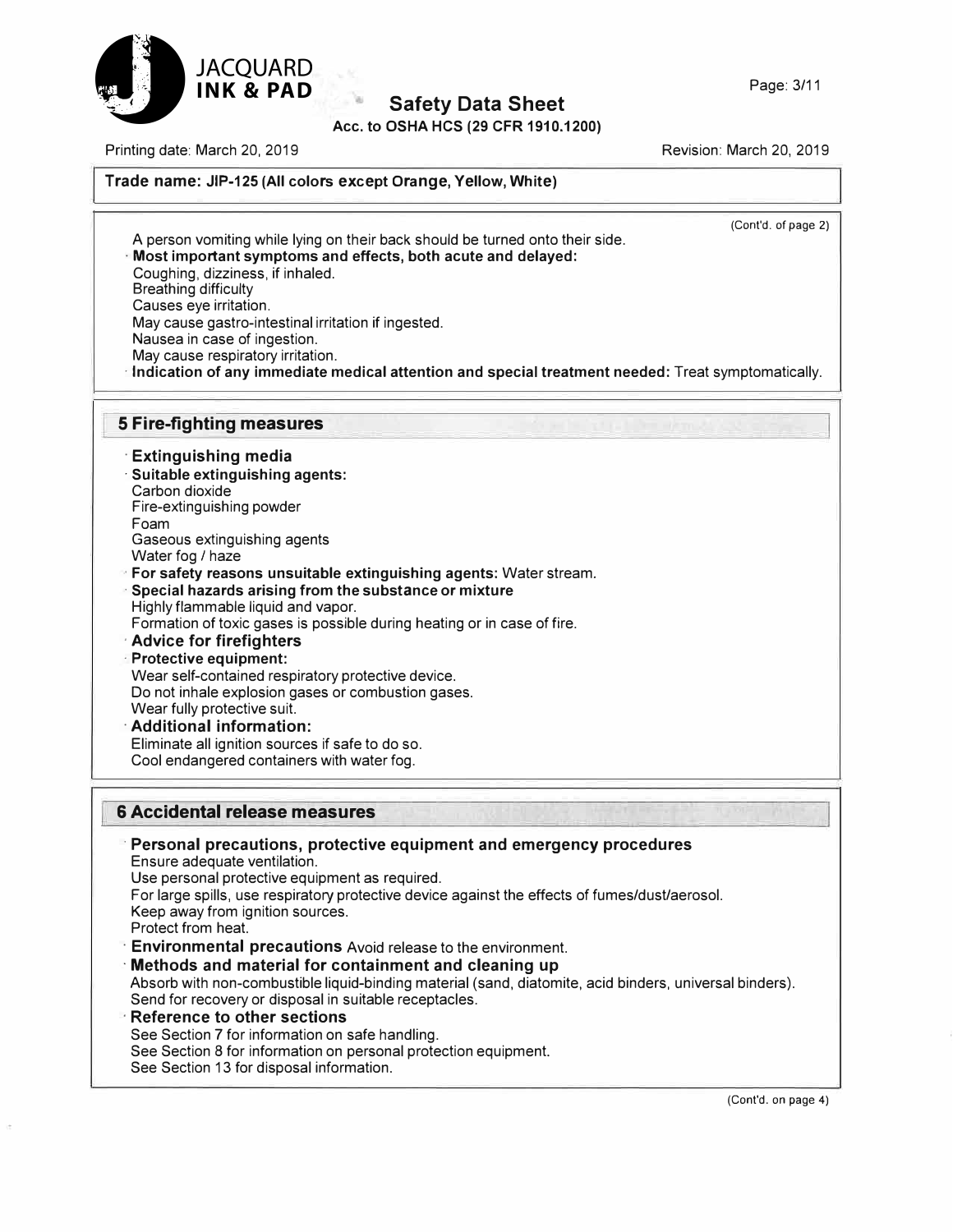

**Acc. to OSHA HCS (29 CFR 1910.1200)** 

Printing date: March 20, 2019

Revision: March 20, 2019

#### **Trade name: JIP-125 (All colors except Orange, Yellow, White)**

(Cont'd. of page 3)

### **7 Handling and storage**

#### **· Handling**

- **· Precautions for safe handling:** Avoid splashes or spray in enclosed areas. Use only outdoors or in a well-ventilated area. Keep out of reach of children. Avoid breathing mist, vapors, or spray.
- **· Information about protection against explosions and fires:** Highly flammable liquid and vapor. Keep ignition sources away - Do not smoke. Protect against electrostatic charges.
- **· Conditions for safe storage, including any incompatibilities · Requirements to be met by storerooms and receptacles:** Avoid storage near extreme heat, ignition sources or open flame. Store in cool, dry conditions in well sealed receptacles.
- **· Information about storage in one common storage facility:** Store away from foodstuffs. Store away from oxidizing agents.
- **· Specific end use(s)** No relevant information available.

### **8 Exposure controls/personal protection · Control parameters · Components with limit values that require monitoring at the workplace: 107-98-2 1-methoxy-2-propanol** REL (USA) Short-term value: 540 mg/m<sup>3</sup>, 150 ppm Long-term value: 360 mg/m<sup>3</sup>, 100 ppm TLV (USA) Short-term value: 369 mg/m<sup>3</sup>, 100 ppm Long-term value: 184 mg/m<sup>3</sup>, 50 ppm EL (Canada) Short-term value: 100 ppm Long-term value: 50 ppm EV (Canada) Short-term value: 550 mg/m<sup>3</sup>, 150 ppm Long-term value: 365 mg/m<sup>3</sup>, 100 ppm LMPE (Mexico) Short-term value: 150 ppm Long-term value: 100 ppm **64-17-5 Ethanol** PEL (USA) Long-term value: 1900 mg/m<sup>3</sup>, 1000 ppm REL (USA) Long-term value: 1900 mg/m<sup>3</sup>, 1000 ppm TLV (USA) Short-term value: 1880 mg/m<sup>3</sup>, 1000 ppm EL (Canada) Short-term value: 1000 ppm EV (Canada) Long-term value: 1,900 mg/m<sup>3</sup>, 1,000 ppm LMPE (Mexico) Long-term value: 1000 ppm A3 **123-42-2 4-hydroxy-4-methylpentan-2-one**  (Cont'd. on page 5)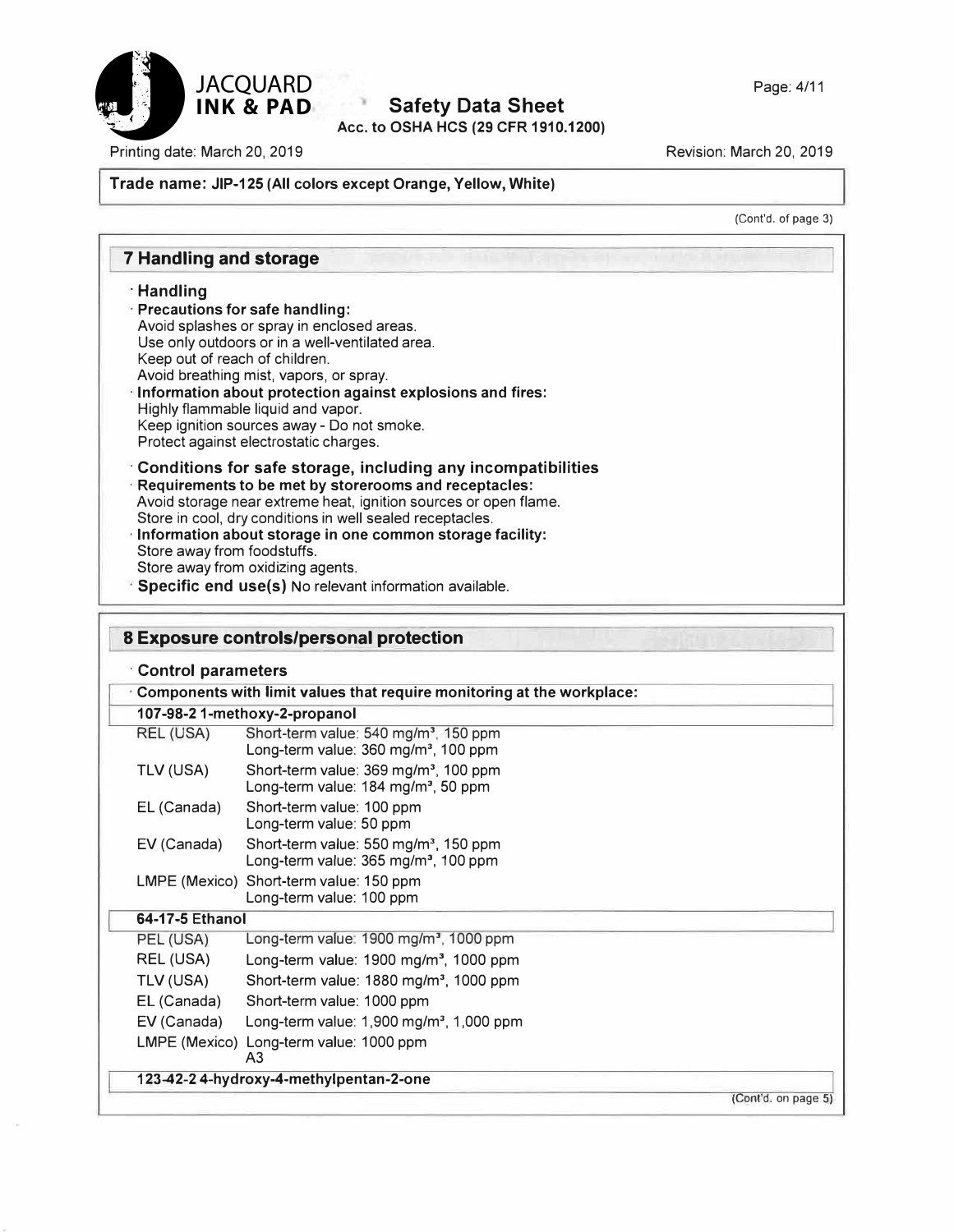

### **Acc. to OSHA HCS (29 CFR 1910.1200) Safety Data Sheet**

Printing date: March 20, 2019

**· Odor:**

**· Odor threshold:**

Revision: March 20, 2019

### **Trade name: JIP-125 (All colors except Orange, Yellow, White)**

|                                                                                                                                                                                                                                 | (Cont'd. of page 4)                                                                                                                                                                                                                                                                                                                                                                                                                                                                                                                                                                                                                                                                                                                                                                                                                                                                                                                                                                                                                                                                                                               |
|---------------------------------------------------------------------------------------------------------------------------------------------------------------------------------------------------------------------------------|-----------------------------------------------------------------------------------------------------------------------------------------------------------------------------------------------------------------------------------------------------------------------------------------------------------------------------------------------------------------------------------------------------------------------------------------------------------------------------------------------------------------------------------------------------------------------------------------------------------------------------------------------------------------------------------------------------------------------------------------------------------------------------------------------------------------------------------------------------------------------------------------------------------------------------------------------------------------------------------------------------------------------------------------------------------------------------------------------------------------------------------|
| PEL (USA)                                                                                                                                                                                                                       | Long-term value: 240 mg/m <sup>3</sup> , 50 ppm                                                                                                                                                                                                                                                                                                                                                                                                                                                                                                                                                                                                                                                                                                                                                                                                                                                                                                                                                                                                                                                                                   |
| REL (USA)                                                                                                                                                                                                                       | Long-term value: 240 mg/m <sup>3</sup> , 50 ppm                                                                                                                                                                                                                                                                                                                                                                                                                                                                                                                                                                                                                                                                                                                                                                                                                                                                                                                                                                                                                                                                                   |
| TLV (USA)                                                                                                                                                                                                                       | Long-term value: 238 mg/m <sup>3</sup> , 50 ppm                                                                                                                                                                                                                                                                                                                                                                                                                                                                                                                                                                                                                                                                                                                                                                                                                                                                                                                                                                                                                                                                                   |
| EL (Canada)                                                                                                                                                                                                                     | Long-term value: 50 ppm                                                                                                                                                                                                                                                                                                                                                                                                                                                                                                                                                                                                                                                                                                                                                                                                                                                                                                                                                                                                                                                                                                           |
| EV (Canada)                                                                                                                                                                                                                     | Short-term value: 360 mg/m <sup>3</sup> , 75 ppm                                                                                                                                                                                                                                                                                                                                                                                                                                                                                                                                                                                                                                                                                                                                                                                                                                                                                                                                                                                                                                                                                  |
|                                                                                                                                                                                                                                 | Long-term value: 240 mg/m <sup>3</sup> , 50 ppm                                                                                                                                                                                                                                                                                                                                                                                                                                                                                                                                                                                                                                                                                                                                                                                                                                                                                                                                                                                                                                                                                   |
|                                                                                                                                                                                                                                 | LMPE (Mexico) Long-term value: 50 ppm                                                                                                                                                                                                                                                                                                                                                                                                                                                                                                                                                                                                                                                                                                                                                                                                                                                                                                                                                                                                                                                                                             |
| <b>Exposure controls</b><br>Avoid contact with the eyes.<br><b>Breathing equipment:</b><br>exceeded.<br><b>Protection of hands:</b><br>Eye protection:<br>Safety glasses<br><b>Body protection:</b><br>Protective work clothing | <b>General protective and hygienic measures:</b><br>Keep away from foodstuffs, beverages and feed.<br>Wash hands before breaks and at the end of work.<br>Avoid breathing mist, vapors, or spray.<br>Avoid close or long term contact with the skin.<br>Engineering controls: Keep away from heat/sparks/open flames/hot surfaces. - No smoking.<br>Not required under normal conditions of use.<br>For large spills, respiratory protection may be advisable.<br>Wear appropriate NIOSH respirator when ventilation is inadequate and occupational exposure limits are<br>Gloves are advised for repeated or prolonged contact.<br>Wear protective gloves to handle contents of damaged or leaking units.<br>The glove material has to be impermeable and resistant to the product/ the substance/ the preparation.<br>Follow relevant national guidelines concerning the use of protective eyewear.<br>Protection may be required for spills.<br><b>Limitation and supervision of exposure into the environment</b><br>No relevant information available.<br><b>Risk management measures</b> No relevant information available. |
|                                                                                                                                                                                                                                 | <b>9 Physical and chemical properties</b>                                                                                                                                                                                                                                                                                                                                                                                                                                                                                                                                                                                                                                                                                                                                                                                                                                                                                                                                                                                                                                                                                         |
|                                                                                                                                                                                                                                 |                                                                                                                                                                                                                                                                                                                                                                                                                                                                                                                                                                                                                                                                                                                                                                                                                                                                                                                                                                                                                                                                                                                                   |
|                                                                                                                                                                                                                                 | Information on basic physical and chemical properties                                                                                                                                                                                                                                                                                                                                                                                                                                                                                                                                                                                                                                                                                                                                                                                                                                                                                                                                                                                                                                                                             |
| Appearance:                                                                                                                                                                                                                     |                                                                                                                                                                                                                                                                                                                                                                                                                                                                                                                                                                                                                                                                                                                                                                                                                                                                                                                                                                                                                                                                                                                                   |
| Form:<br>Color:                                                                                                                                                                                                                 | Liquid<br><b>Black</b>                                                                                                                                                                                                                                                                                                                                                                                                                                                                                                                                                                                                                                                                                                                                                                                                                                                                                                                                                                                                                                                                                                            |
|                                                                                                                                                                                                                                 |                                                                                                                                                                                                                                                                                                                                                                                                                                                                                                                                                                                                                                                                                                                                                                                                                                                                                                                                                                                                                                                                                                                                   |

Characteristic Not determined.

(Cont'd. on page 6)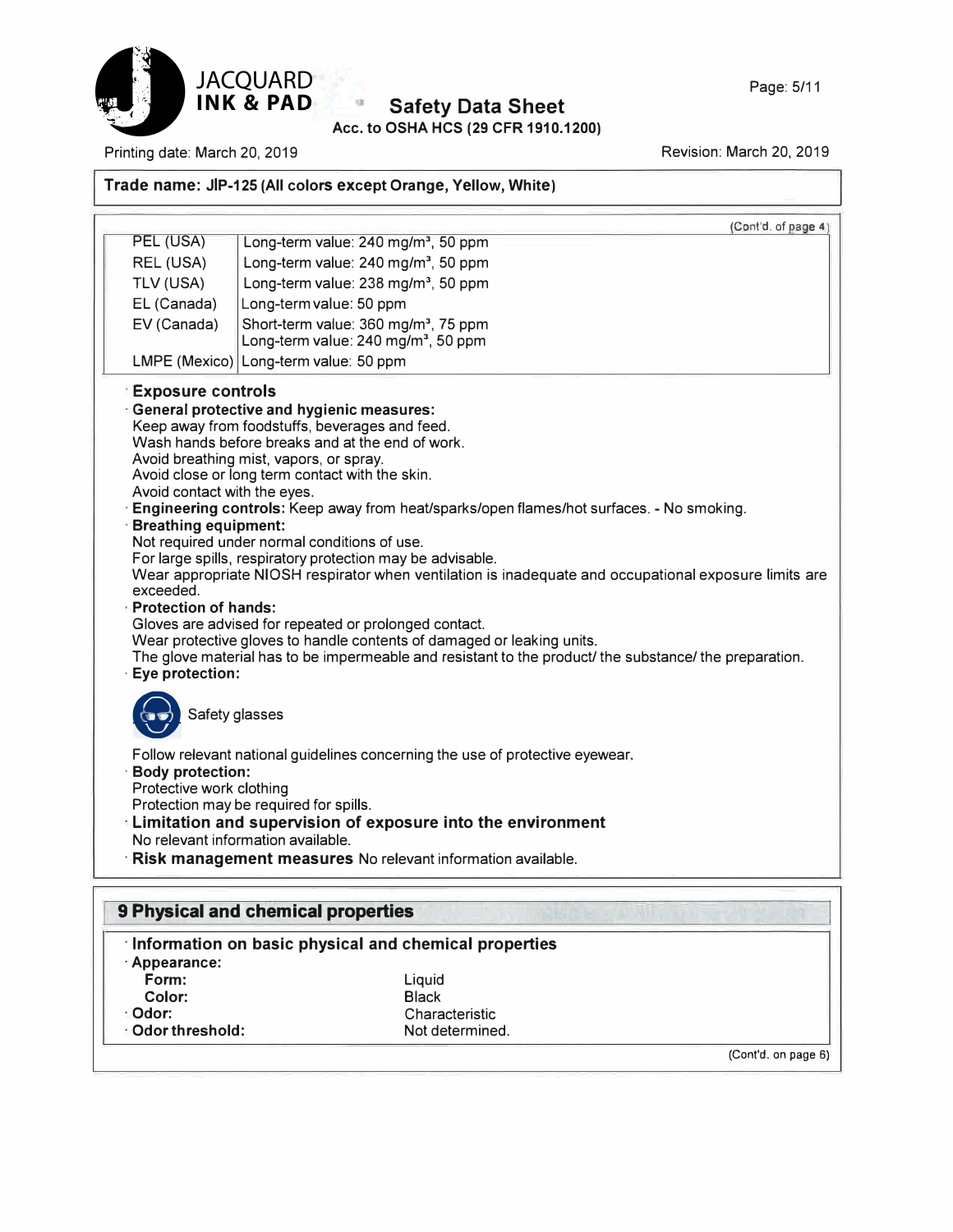

**Acc. to OSHA HCS (29 CFR 1910.1200)** 

Printing date: March 20, 2019

Revision: March 20, 2019

### **Trade name: JIP-125 (All colors except Orange, Yellow, White)**

|                                                                                             | (Cont'd. of page 5)                                                                            |
|---------------------------------------------------------------------------------------------|------------------------------------------------------------------------------------------------|
| pH-value:<br><b>Melting point/Melting range:</b><br><b>Boiling point/Boiling range:</b>     | Not determined.<br>Not determined.<br>>35 °C (>95 °F)                                          |
| <b>Flash point:</b>                                                                         | 10 °C (50 °F)                                                                                  |
| · Flammability (solid, gaseous):                                                            | Not applicable.                                                                                |
| Auto-ignition temperature:                                                                  | Not determined.                                                                                |
| <b>Decomposition temperature:</b>                                                           | Not determined                                                                                 |
| Danger of explosion:                                                                        | Product is not explosive. However, formation of explosive air/<br>vapor mixtures are possible. |
| <b>Explosion limits</b><br>Lower:<br>Upper:<br><b>Oxidizing properties:</b>                 | Not determined.<br>Not determined.<br>Non-oxidizing.                                           |
| Vapor pressure:                                                                             | Not determined.                                                                                |
| ⊧ Density:<br><b>Relative density:</b><br><b>Vapor density:</b><br><b>Evaporation rate:</b> | Not determined.<br>Not determined.<br>Not determined.                                          |
| <b>Solubility in / Miscibility with</b><br>Water:                                           | Not determined.                                                                                |
| · Partition coefficient (n-octanol/water): Not determined.                                  |                                                                                                |
| <b>Miscosity</b><br>Dynamic:<br>Kinematic:<br><b>Other information</b>                      | Not determined.<br>Not determined.<br>No relevant information available.                       |

### **110 Stability and reactivity**

- **· Reactivity:** No relevant information available.
- **· Chemical stability:**
- **- Thermal decomposition** *I* **conditions to be avoided:**
- No decomposition if used and stored according to specifications.
- **· Possibility of hazardous reactions**
- Highly flammable liquid and vapor.
- Reacts violently with oxidizing agents.
- Used empty containers may contain product gases which form explosive mixtures with air.
- Can form explosive mixtures in air if heated above flash point and/or when sprayed or atomized.
- Toxic fumes may be released if heated above the decomposition point.
- **· Conditions to avoid** Excessive heat.
- **· Incompatible materials** Oxidizers, strong bases, strong acids
- **· Hazardous decomposition products**

(Cont'd. on page 7)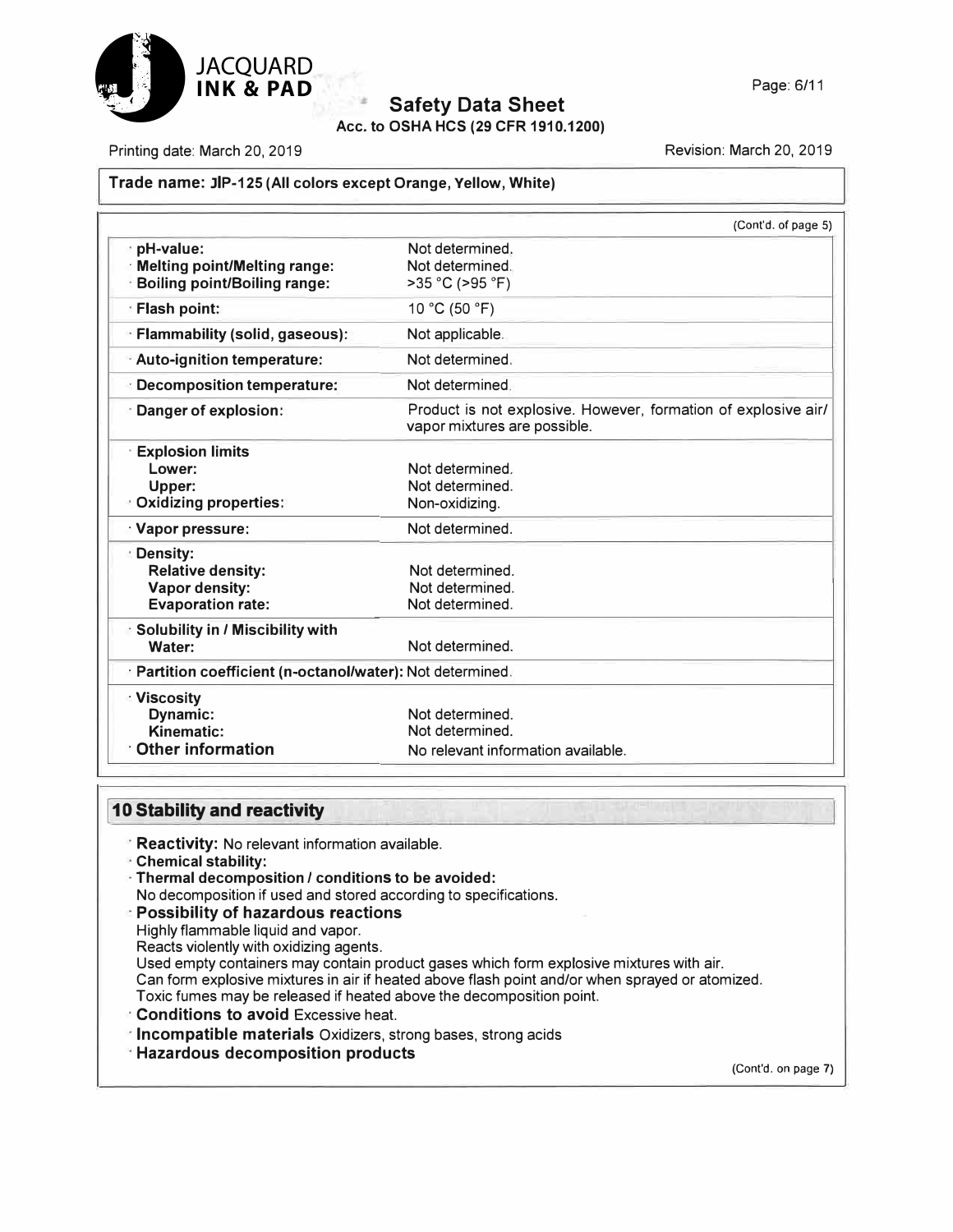

**Acc. to OSHA HCS (29 CFR 1910.1200)** 

(Cont'd. of page 6)

Printing date: March 20, 2019 **Printing date: March 20, 2019** 

### **Trade name: JIP-125 (All colors except Orange, Yellow, White)**

Under fire conditions only: Carbon monoxide and carbon dioxide

|                                               | <b>11 Toxicological information</b>                                                                                                                                                                                                                                                                                                                                                                                                                                                                                                                                           |    |
|-----------------------------------------------|-------------------------------------------------------------------------------------------------------------------------------------------------------------------------------------------------------------------------------------------------------------------------------------------------------------------------------------------------------------------------------------------------------------------------------------------------------------------------------------------------------------------------------------------------------------------------------|----|
|                                               | Information on toxicological effects<br>Acute toxicity: Based on available data, the classification criteria are not met,<br><b>LD/LC50 values that are relevant for classification: None.</b><br>Primary irritant effect:<br>On the skin: Based on available data, the classification criteria are not met.<br>On the eye: Causes eye irritation.<br>· Sensitization: No sensitizing effects known.<br><b>Carcinogenic categories</b>                                                                                                                                        |    |
|                                               | <b>IARC (International Agency for Research on Cancer):</b><br>Present in trace quantities: 108-10-1.                                                                                                                                                                                                                                                                                                                                                                                                                                                                          |    |
|                                               | 64-17-5 Ethanol                                                                                                                                                                                                                                                                                                                                                                                                                                                                                                                                                               | 1  |
|                                               | 108-10-1 4-methylpentan-2-one                                                                                                                                                                                                                                                                                                                                                                                                                                                                                                                                                 | 2B |
|                                               | <b>ENTP (National Toxicology Program):</b>                                                                                                                                                                                                                                                                                                                                                                                                                                                                                                                                    |    |
|                                               | None of the ingredients are listed.                                                                                                                                                                                                                                                                                                                                                                                                                                                                                                                                           |    |
|                                               | <b>OSHA-Ca (Occupational Safety &amp; Health Administration):</b>                                                                                                                                                                                                                                                                                                                                                                                                                                                                                                             |    |
|                                               | None of the ingredients are listed.                                                                                                                                                                                                                                                                                                                                                                                                                                                                                                                                           |    |
| Skin contact.                                 | Germ cell mutagenicity: Based on available data, the classification criteria are not met.<br>Carcinogenicity: Based on available data, the classification criteria are not met.<br>- Reproductive toxicity: Based on available data, the classification criteria are not met.<br><b>STOT-single exposure:</b><br>May cause respiratory irritation.<br>May cause drowsiness or dizziness.<br>STOT-repeated exposure: Based on available data, the classification criteria are not met.<br>Aspiration hazard: Based on available data, the classification criteria are not met. |    |
|                                               | <b>12 Ecological information</b>                                                                                                                                                                                                                                                                                                                                                                                                                                                                                                                                              |    |
| <b>Toxicity</b><br>⊪General notes:<br>system. | Aquatic toxicity No relevant information available.<br>Persistence and degradability No relevant information available.<br>Bioaccumulative potential: No relevant information available.<br>Mobility in soil: No relevant information available.<br>Additional ecological information<br>Do not allow undiluted product or large quantities of it to reach ground water, water course or sewage<br>Other adverse effects No relevant information available.                                                                                                                   |    |

(Cont'd. on page 8)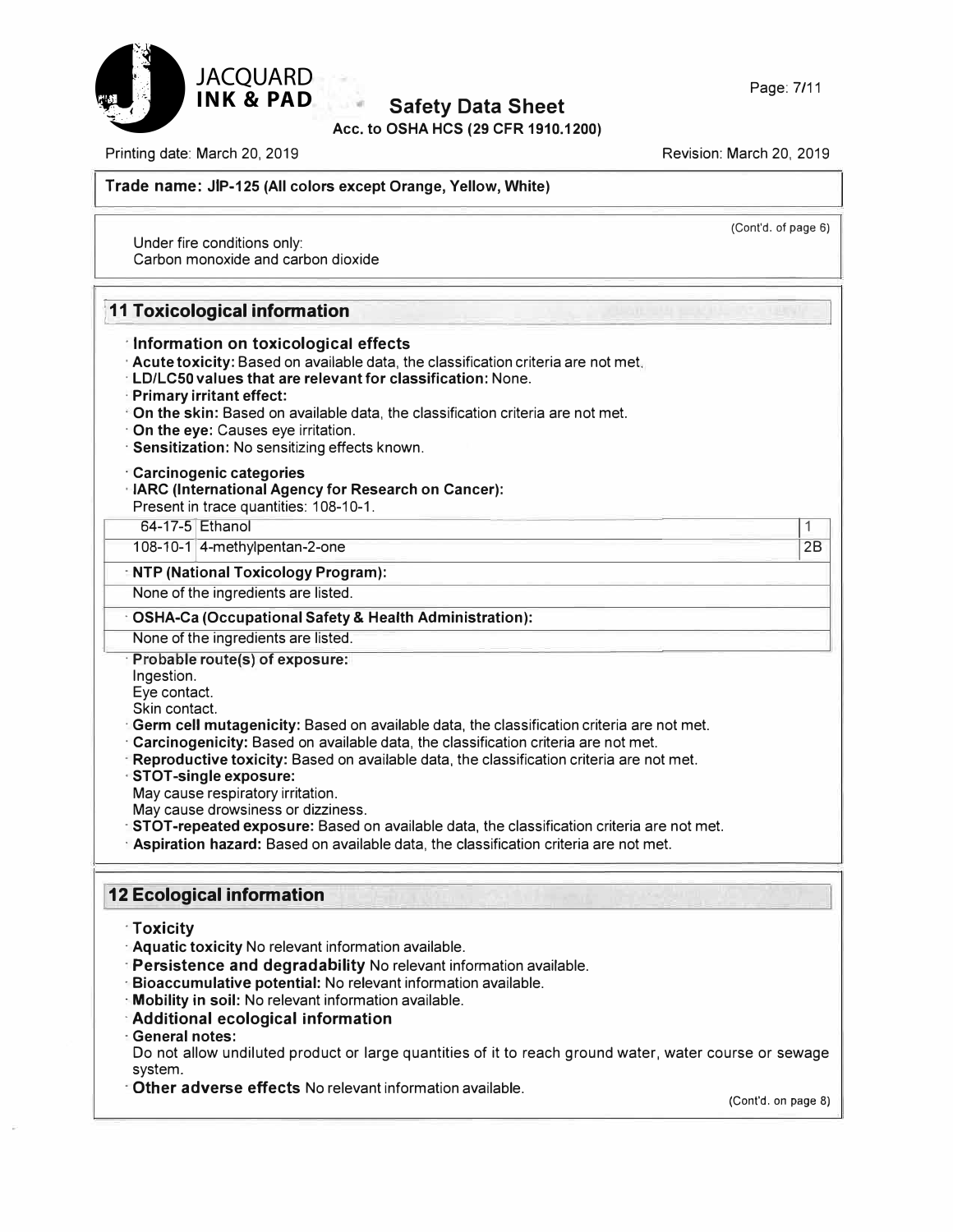

### **Acc. to OSHA HCS (29 CFR 1910.1200) Safety Data Sheet**

Page: 8/11

Printing date: March 20, 2019

Revision: March 20, 2019

### **Trade name: JIP-125 (All colors except Orange, Yellow, White)**

(Cont'd. of page 7)

### **l 13 Disposal considerations**

### **· Waste treatment methods**

**· Recommendation:**

The user of this material has the responsibility to dispose of unused material, residues and containers in compliance with all relevant local, state and federal laws and regulations regarding treatment, storage and disposal for hazardous and nonhazardous wastes.

### **· Uncleaned packagings**

**· Recommendation:** Disposal must be made according to official regulations.

| <b>UN1210</b>                       |                                    |
|-------------------------------------|------------------------------------|
| Printing ink<br><b>PRINTING INK</b> |                                    |
|                                     |                                    |
|                                     |                                    |
|                                     |                                    |
| $\ensuremath{\mathsf{3}}$           |                                    |
|                                     |                                    |
|                                     |                                    |
| 3(F1)                               |                                    |
|                                     |                                    |
|                                     |                                    |
| 3                                   |                                    |
|                                     |                                    |
| $\ensuremath{\mathsf{II}}$          |                                    |
|                                     |                                    |
|                                     | 3<br>3<br>3<br>(Cont'd. on page 9) |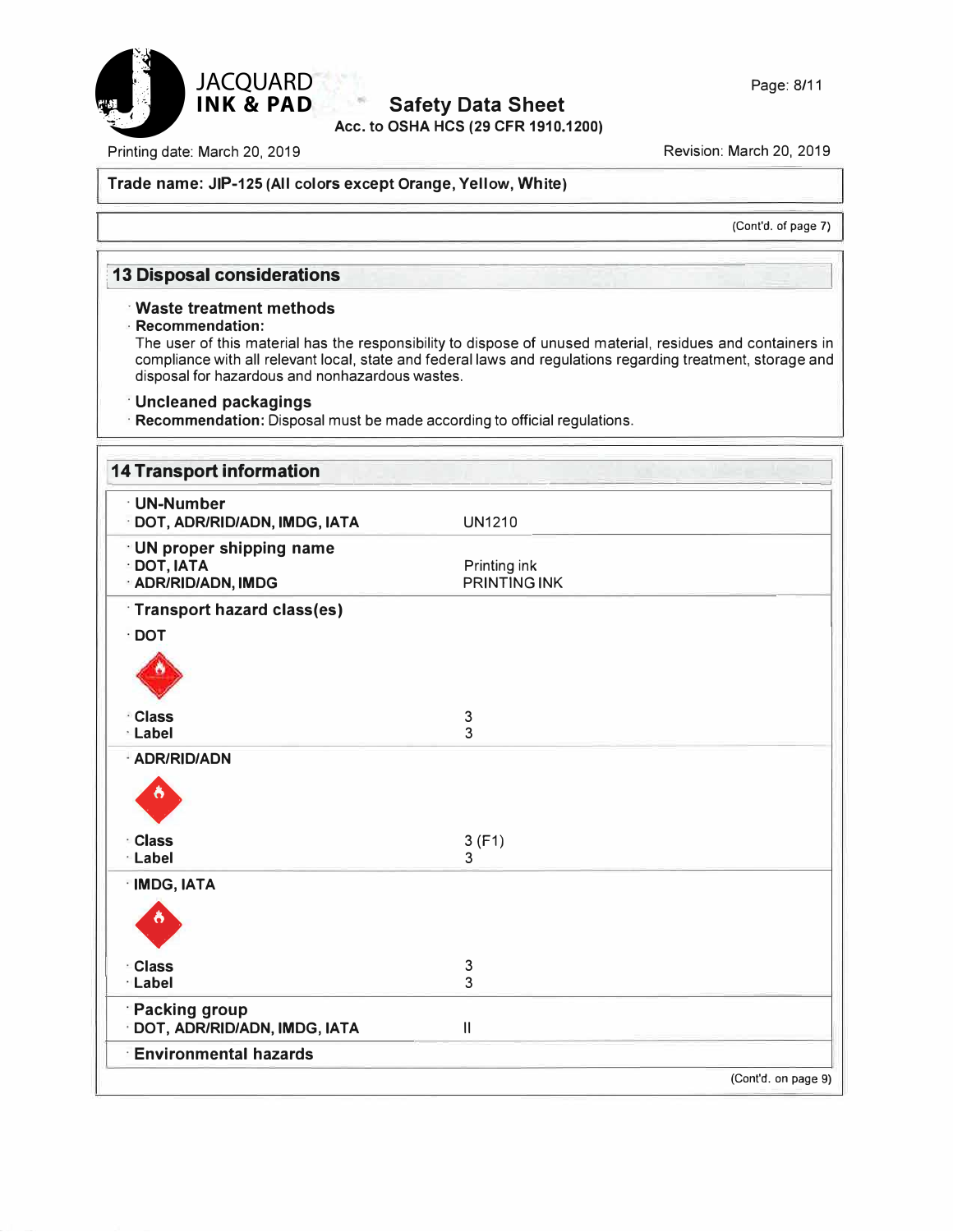

**Acc. to OSHA HCS (29 CFR 1910.1200)** 

Printing date: March 20, 2019

Revision: March 20, 2019

### **Trade name: JIP-125 (All colors except Orange, Yellow, White)**

|                    |                                                   | (Cont'd. of page 8)                                                                             |
|--------------------|---------------------------------------------------|-------------------------------------------------------------------------------------------------|
| Marine pollutant:  |                                                   | <b>No</b>                                                                                       |
|                    | Special precautions for user                      | Warning: Flammable liquids                                                                      |
|                    | Danger code (Kemler):                             | 33                                                                                              |
| <b>EMS Number:</b> |                                                   | $F-E$ , $S-D$                                                                                   |
|                    | <b>Transport in bulk according to Annex II of</b> |                                                                                                 |
|                    | <b>MARPOL73/78 and the IBC Code</b>               | Not applicable.                                                                                 |
|                    | <b>Transport/Additional information:</b>          |                                                                                                 |
| : DOT              |                                                   |                                                                                                 |
|                    |                                                   |                                                                                                 |
|                    |                                                   | Limited Quantity for packages less than 30 kg gross and inner packagings less than 5 L each.    |
| · ADR/RID/ADN      |                                                   |                                                                                                 |
|                    |                                                   | Limited Quantity for packages less than 30 kg gross and inner packagings less than 5 L each.    |
| · IMDG             |                                                   |                                                                                                 |
|                    |                                                   |                                                                                                 |
|                    |                                                   |                                                                                                 |
|                    |                                                   | Limited Quantity for packages less than 30 kg gross and inner packagings less than 5 L each.    |
|                    |                                                   |                                                                                                 |
|                    |                                                   |                                                                                                 |
| · IATA             |                                                   |                                                                                                 |
|                    | 1 L net.                                          |                                                                                                 |
|                    |                                                   | Limited Quantity for packages less than 30 kg gross and inner packagings less than 0.5 L each / |
|                    |                                                   |                                                                                                 |
|                    | <b>15 Regulatory information</b>                  |                                                                                                 |

- **mixture**
- **· United States (USA)**
- **·SARA**
- **· Section 302 (extremely hazardous substances):**
- None of the ingredients are listed.
- **· Section 355 (extremely hazardous substances):**
- None of the ingredients are listed.
- **· Section 313 (Specific toxic chemical listings):**
- None of the ingredients are listed.
	- **· TSCA (Toxic Substances Control Act)**
	- All ingredients are listed.

(Cont'd. on page 10)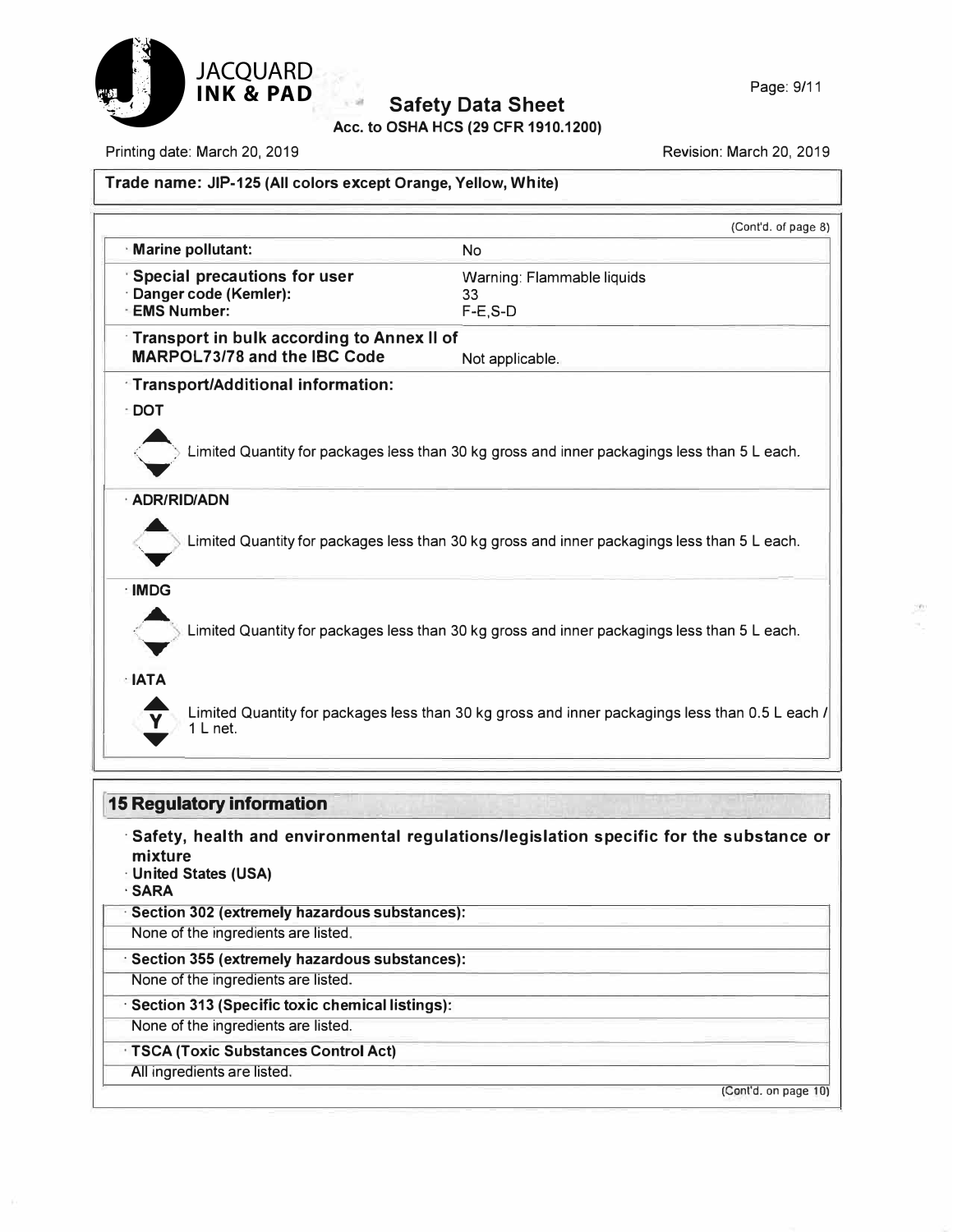

**Acc. to OSHA HCS (29 CFR 1910.1200)** 

Printing date: March 20, 2019 Revision: March 20, 2019

**JACQUARD** 

### **Trade name: JIP-125 (All colors except Orange, Yellow, White)**

| (Cont'd. of page 9)                                                                                                                                                                                                                   |
|---------------------------------------------------------------------------------------------------------------------------------------------------------------------------------------------------------------------------------------|
| <b>Proposition 65 (California)</b><br><b>Chemicals known to cause cancer:</b><br>Ethanol - listing refers specifically to alcoholic beverage consumption and is not applicable for product.<br>Present in trace quantities: 108-10-1. |
| 64-17-5 Ethanol                                                                                                                                                                                                                       |
| 108-10-1 4-methylpentan-2-one                                                                                                                                                                                                         |
| Chemicals known to cause developmental toxicity for females:                                                                                                                                                                          |
| None of the ingredients are listed.                                                                                                                                                                                                   |
| Chemicals known to cause developmental toxicity for males:                                                                                                                                                                            |
| None of the ingredients are listed.                                                                                                                                                                                                   |
| Chemicals known to cause developmental toxicity:<br>Ethanol - listing refers specifically to alcoholic beverage consumption and is not applicable for product.<br>Present in trace quantities: 108-10-1.                              |
| 64-17-5 Ethanol                                                                                                                                                                                                                       |
| 108-10-1 4-methylpentan-2-one                                                                                                                                                                                                         |
| <b>EPA (Environmental Protection Agency):</b>                                                                                                                                                                                         |
| None of the ingredients are listed.                                                                                                                                                                                                   |
| · IARC (International Agency for Research on Cancer):<br>Present in trace quantities: 108-10-1.                                                                                                                                       |
| 64-17-5 Ethanol<br>1                                                                                                                                                                                                                  |
| 2B<br>108-10-1 4-methylpentan-2-one                                                                                                                                                                                                   |

### **I 16 Other information**

This information is based on our present knowledge. However, this shall not constitute a guarantee for any specific product features and shall not establish a legally valid contractual relationship.

· **Date of preparation/ last revision** March 20, 2019 / -

· **Abbreviations and acronyms:** ADR: European Agreement concerning the International Carriage of Dangerous Goods by Road IMDG: International Maritime Code for Dangerous Goods DOT: US Department of Transportation IA TA: International Air Transport Association CAS: Chemical Abstracts Service (division of the American Chemical Society) LC50: Lethal concentration, 50 percent LD50: Lethal dose, 50 percent OSHA: Occupational Safety & Health Administration TLV: Threshold Limit Value PEL: Permissible Exposure Limit REL: Recommended Exposure Limit Flam. Liq. 2: Flammable liquids - Category 2 Flam. Liq. 3: Flammable liquids - Category 3 Eye Irrit. 2A: Serious eye damage/eye irritation - Category 2A STOT SE 3: Specific target organ toxicity (single exposure) - Category 3 · **Sources** Website, European Chemicals Agency (echa.europa.eu) Website, US EPA Substance Registry Services ( ofmpub.epa.gov/sor internet/registry/substreg/home/ overview/home. do) Website, Chemical Abstracts Registry, American Chemical Society (www.cas.org) (Cont'd. on page 11)